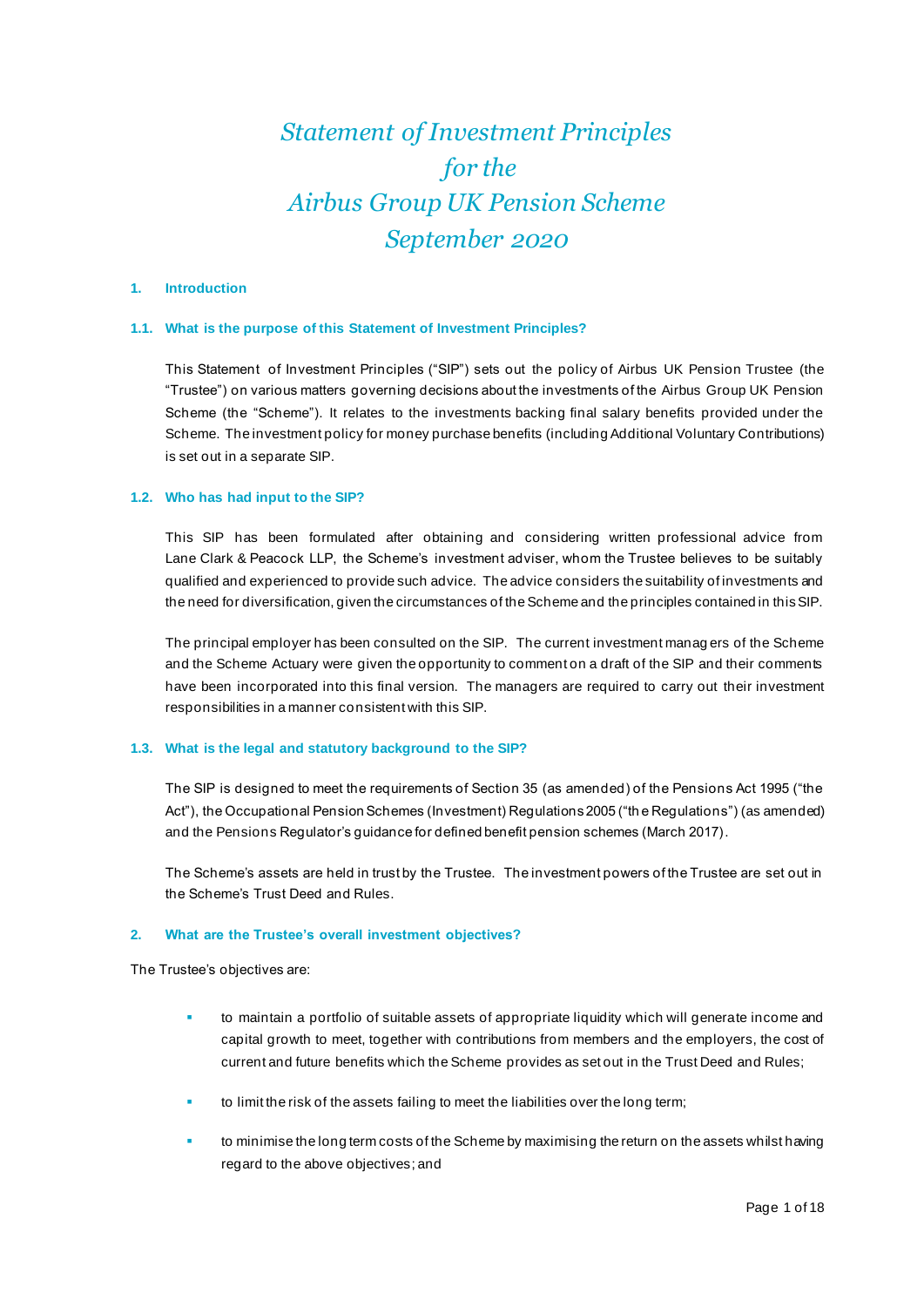to maintain full funding on the agreed Technical Provisions basis.

## **3. What risks does the Trustee consider and how are these measured and managed?**

When deciding how to invest the Scheme's assets, the Trustee considers a wide range of risks, including, but not limited to, those set out in Appendix A. Some of these risks are more quantifiable than others, but the Trustee has tried to allow for the relative importance and magnitude of each risk.

## **4. Summary of the Scheme's investment strategy**

## **4.1. How was the investment strategy determined?**

The Trustee, with the help of its advisers and in consultation with the principal employer, undertook a review of investment strategy in 2019 and 2020, considering the objectives described in Section 2 above.

## **4.2. What is the investment strategy?**

The result of the review was that the Trustee agreed that the investment strategy of the Scheme should be based on the following strategic allocation:

| <b>Asset class</b>      | <b>Strategic allocation (%)</b> | <b>Permitted range</b><br>(% ) |
|-------------------------|---------------------------------|--------------------------------|
| Equities                | 36.0                            | $31.0 - 41.0$                  |
| Infrastructure          | 12.0                            | $7.0 - 17.0$                   |
| Alternative credit      | 8.5                             | $3.5 - 13.5$                   |
| Property                | 10.0                            | $5.0 - 15.0$                   |
| Inflation opportunities | 9.0                             | $4.0 - 14.0$                   |
| LDI / gilts             | 24.5                            | $19.5 - 29.5$                  |
| <b>Total</b>            | 100.0                           |                                |

The table above represents the long-term strategic allocation for the Scheme. The Trustee will seek to maintain the overall asset allocation within the permitted ranges where possible.

The alternative credit allocation currently comprises one investment in a private credit fund made in 2015 and two commitments to opportunistic credit funds made in 2019, which will be drawn over time.

The allocation to property currently comprises both a core UK mandate and an allocation to long-lease property.

The allocation to "inflation opportunities" was determined by the initial investment in 2015 with income reinvested.

The allocation to LDI comprises of a bespoke pooled LDI portfolio made in 2020. The Scheme still has a small allocation to index-linked gilts which will be used to fund the two opportunistic credit mandates over time.

Further details of the investment managers and their mandates are set out in Appendix B.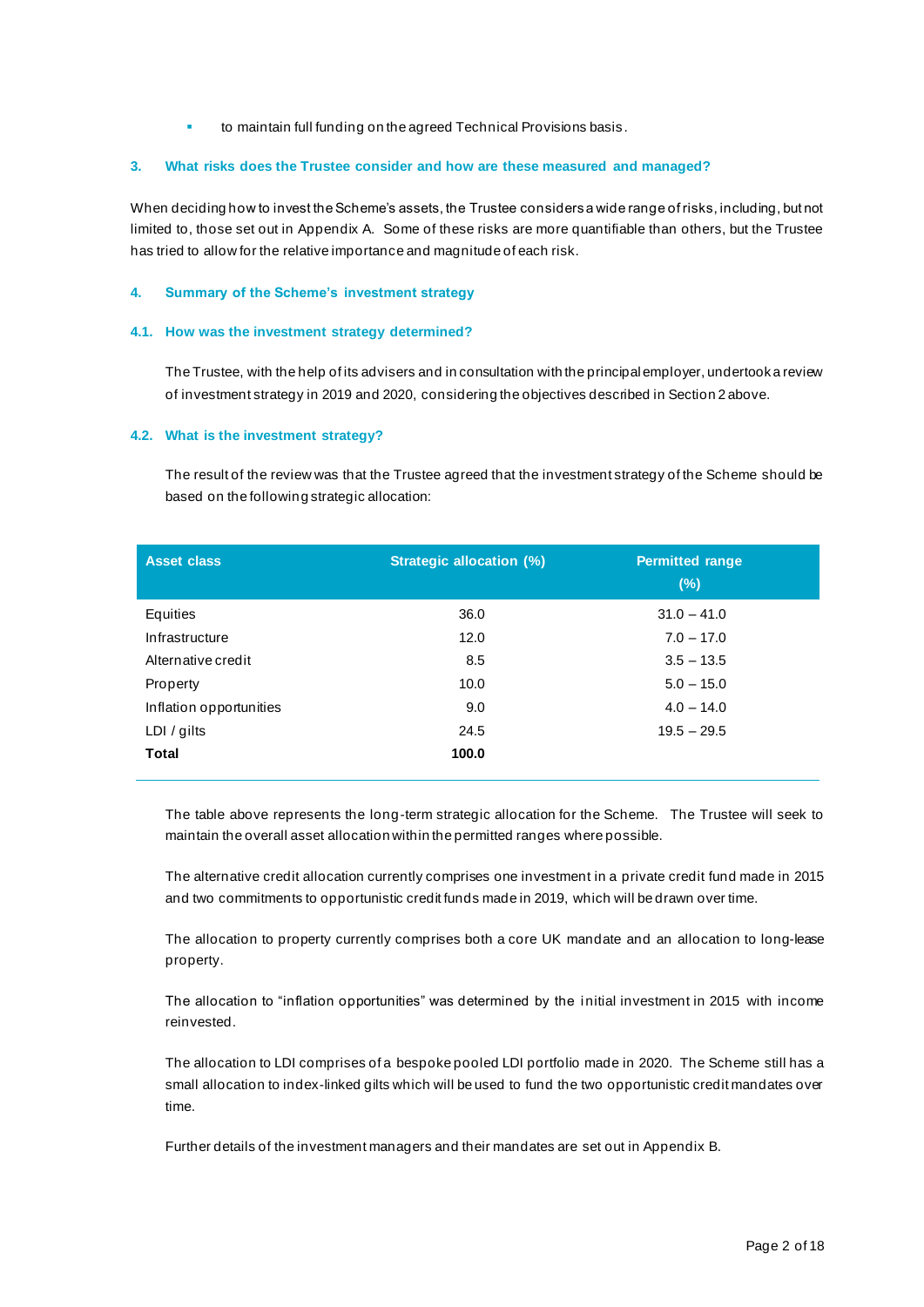## **4.3. What did the Trustee consider in setting the Scheme's investment strategy?**

In setting the strategy, the Trustee considered:

- the Scheme's investment objectives and the return required to meet the objectives;
- a wide range of asset classes;
- the risks and rewards of a number of possible asset allocation options;
- the suitability of each asset class within each strategy, both across asset classes and within asset classes;
- the need for appropriate diversification between different asset classes:
- the views of the sponsoring employer;
- the strength of the covenant of the sponsoring employer;
- all other considerations which the Trustee considers financially material over the time horizon that the Trustee considers is needed for the funding of future benefits by the investments of the Scheme; and
- their investment beliefs about how investment markets work and which factors are most likely to impact investment outcomes.

The Trustee's key investment beliefs, which influenced the setting of the investment arrangements, are as follows:

- asset allocation is the primary driver of long-term returns;
- risk-taking is necessary to achieve return, but not all risks are rewarded;
- equity, credit and illiquidity are the primary rewarded risks;
- risks that do not have an expected reward should generally be avoided, hedged or diversified;
- environmental, social and governance (ESG) factors are likely to be one area of market inefficiency and so managers may be able to improve risk-adjusted returns by taking account of ESG factors;
- investment managers who can consistently spot and profitably exploit market opportunities are difficult to find and therefore passive management, where available, is usually better v alue;
- long-term environmental, social and economic sustainability is one factor that trustees should consider when making investment decisions; and
- costs have a significant impact on long-term performance and therefore obtaining value for money from the investments is important.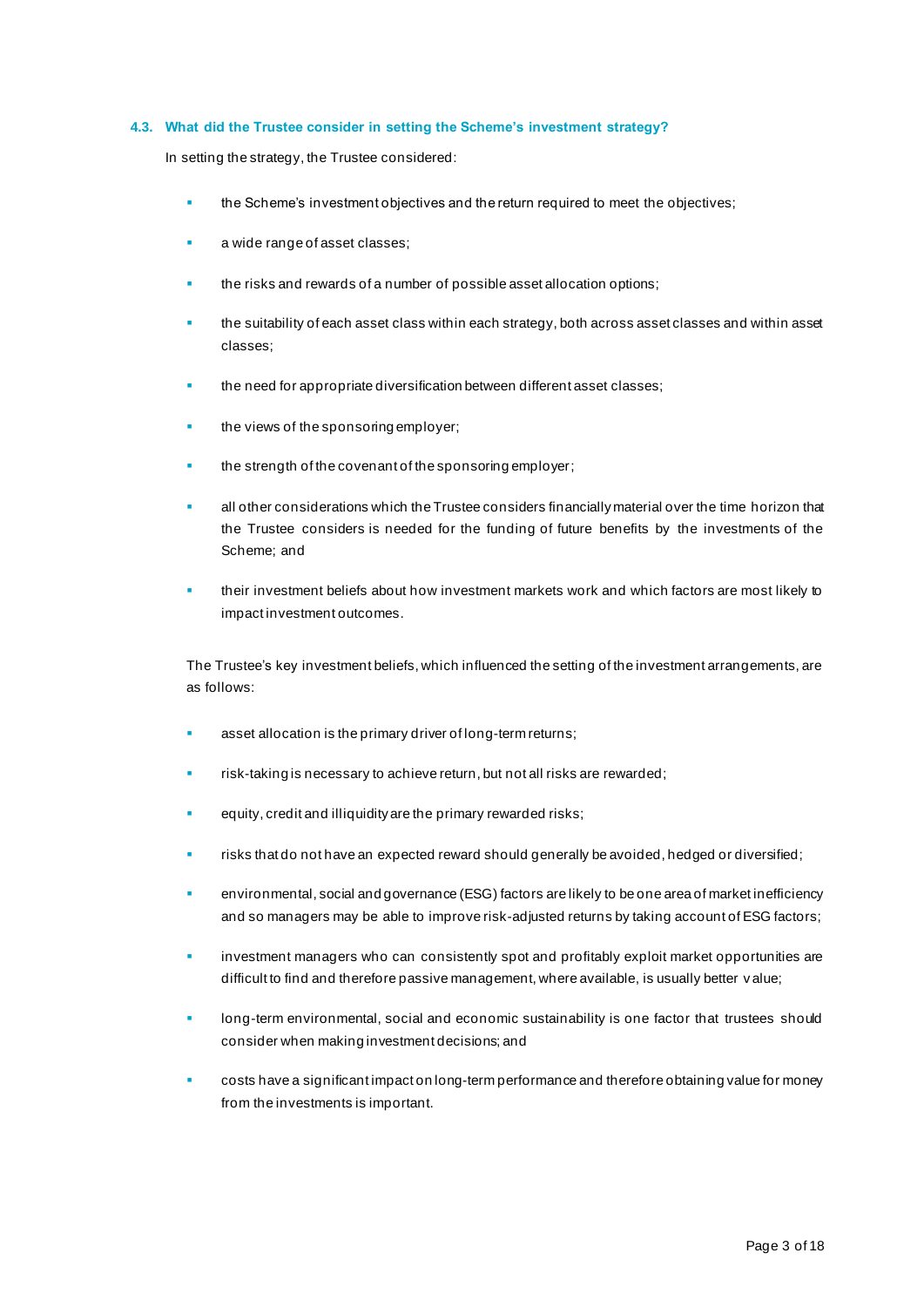## **4.4. What assumptions were made about the returns on different asset classes?**

The key financial assumptions underlying the model used to assist in determining the investment strategy were as follows, based on market conditions as at 31 March 2020:

|                                  | <b>Expected return</b><br>above gilts* |
|----------------------------------|----------------------------------------|
| <b>Asset class or investment</b> | $(\%$ pa)                              |
| UK equities                      | 5.5%                                   |
| Overseas equities                | 5.5%                                   |
| Emerging markets equities        | 6.5%                                   |
| Infrastructure                   | 4.6%                                   |
| UK property                      | 3.8%                                   |
| Long-lease property              | 3.8%                                   |
| Private credit                   | 4.0%                                   |
| Inflation opportunities          | $3.0\%$                                |
| Opportunisticcredit              | 5.5%                                   |
| Index-linked gilts / LDI         | $0.0\%$                                |

**\***As at 31 March 2020 the assumed expected return on gilts is 0.8% pa.

## **5. Appointment of investment managers and custodians**

## **5.1. How many investment managers and custodians are there?**

The Trustee has decided to appoint eight investment managers to manage the Scheme's assets. Details of the investment managers and their mandates are set out in Appendix B.

The Trustee has appointed a custodian for the Scheme's LDI investment held with BMO, who appoints State Street Bank Luxembourg S.C.A as the depository for the BMO LDI Fund. The remaining i nvestments of the Scheme are all held in pooled funds for which separate custodians are not required.

### **5.2. What formal agreements are there with the investment managers?**

The Trustee has entered into an insurance policy with Managed Pension Funds Limited with respect to the Scheme's equity and index-linked gilt assets and a separate insurance policy with Mobius with respect to the Scheme's UK Property assets. The Trustee has entered into separate subscription agreements with respect to the Scheme's infrastructure, alternative credit, long-lease property, LDI and inflation opportunities assets. Each insurance policy or subscription agreement sets out details of the terms under which the Scheme's assets are managed.

The investment management responsibilities in respect of the Scheme's assets have been delegated as follows:

| Equities and index-linked gilts | State Street Global Advisors ("State Street")          |
|---------------------------------|--------------------------------------------------------|
| Infrastructure                  | IFM Infrastructure (UK) General Partner LLP<br>("IFM") |
| Alternative credit              | M&G Investment Management Limited ("M&G")              |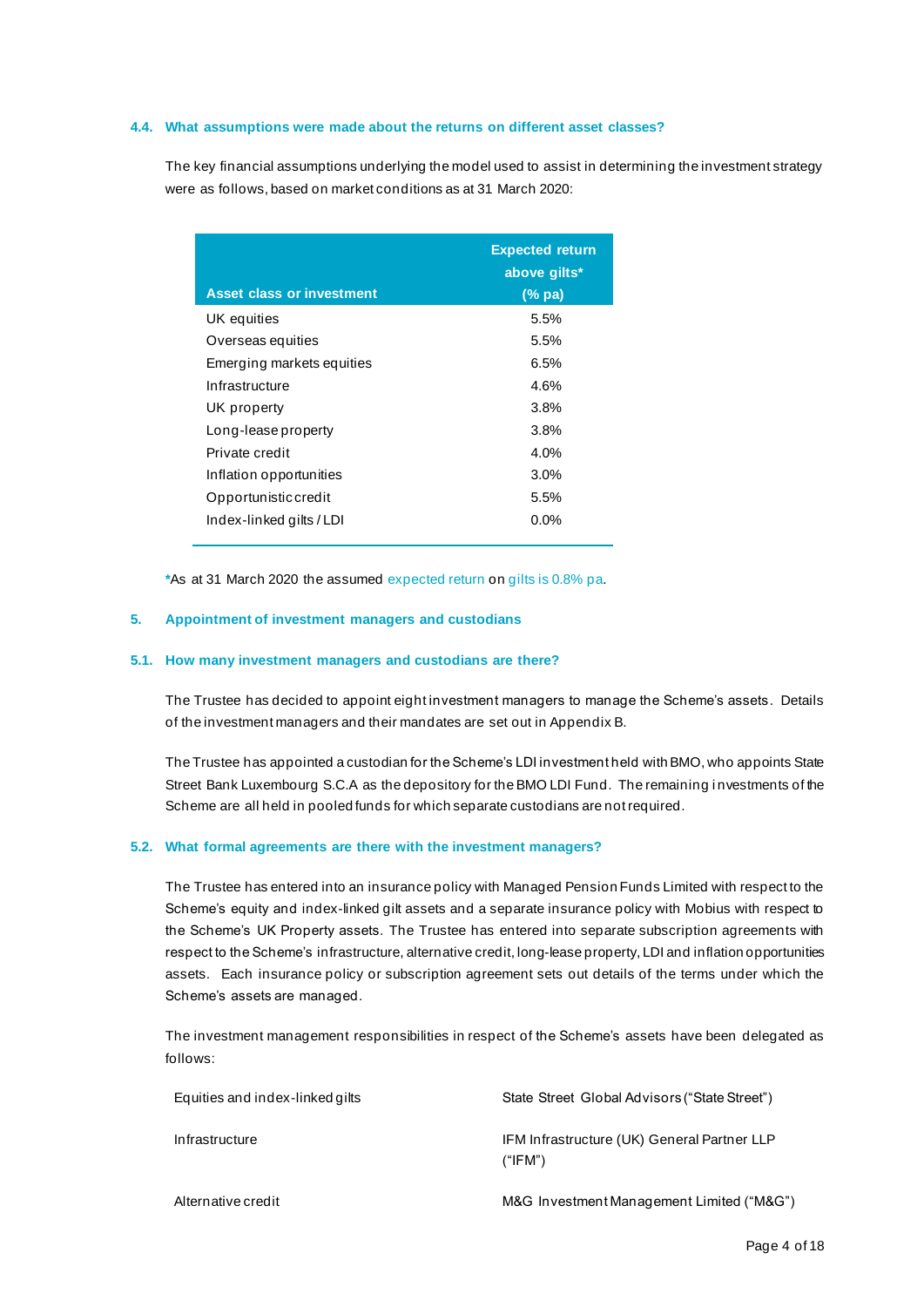Alcentra Limited ("Alcentra")

|                         | Beach Point Capital Management ("Beach Point")                     |
|-------------------------|--------------------------------------------------------------------|
| UK property             | Kames Capital Management Limited ("Kames")                         |
| Long-lease property     | Aviva Investors Jersey Unit Trusts Management<br>Limited ("Aviva") |
| LDI                     | BMO Global Asset Management ("BMO")                                |
| Inflation opportunities | M&G Investment Management Limited ("M&G")                          |

For the purposes of this SIP, State Street, Aviva, M&G, IFM, Alcentra, BMO, Kames and Beach Point are defined as the "investment managers".

### **5.3. What do the investment managers do?**

The investment managers' primary role is the day-to-day investment management of the Scheme's investments. The managers are authorised under the Financial Services and Markets Act 2000 to carry out such activities.

### **5.4. What is the Trustee's policy on the implementation of the investment arrangements?**

The Trustee has limited influence over managers' investment practices because the majority of the Scheme's assets are held in pooled or bespoke pooled funds, but it encourages its managers to improve their practices where appropriate.

The Trustee's view is that the fees paid to the investment managers, and the possibility of their mandate being terminated, ensure they are incentivised to provide a high quality service that meets the stated objectives, guidelines and restrictions of the fund. However, in practice managers cannot fully align their strategy and decisions to the (potentially conflicting) policies of all their pooled fund investors in relation to strategy, long-term performance of debt/equity issuers, engagement and portfolio turnover.

It is the Trustee's responsibility to ensure that the managers' investment approaches are consistent with its policies before any new appointment, and to monitor and to consider terminating any existing arrangements that appear to be investing contrary to th ose policies. The Trustee expects investment managers, where appropriate, to make decisions based on assessments of the longer term financial and non-financial performance of debt/equity issuers, and to engage with issuers to improve their performance. It assesses this when selecting and monitoring managers.

The Trustee evaluates investment manager performance by considering performance over both shorter and longer-term periods as available. Except in closed-ended funds where the duration of the investment is determined by the fund's terms, the duration of a manager's appointment will depend on strategic considerations and the outlook for future performance. Generally, the Trustee would be unlikely to terminate a mandate on short-term performance grounds alone.

The Trustee's policy is to evaluate each of its investment managers by reference to the manager's individual performance as well the role it plays in helping the Scheme meet its overall long-term objectives, taking account of risk, the need for diversification and liquidity. Each manager's remuneration, and the value for money it provides, is assessed in light of these considerations.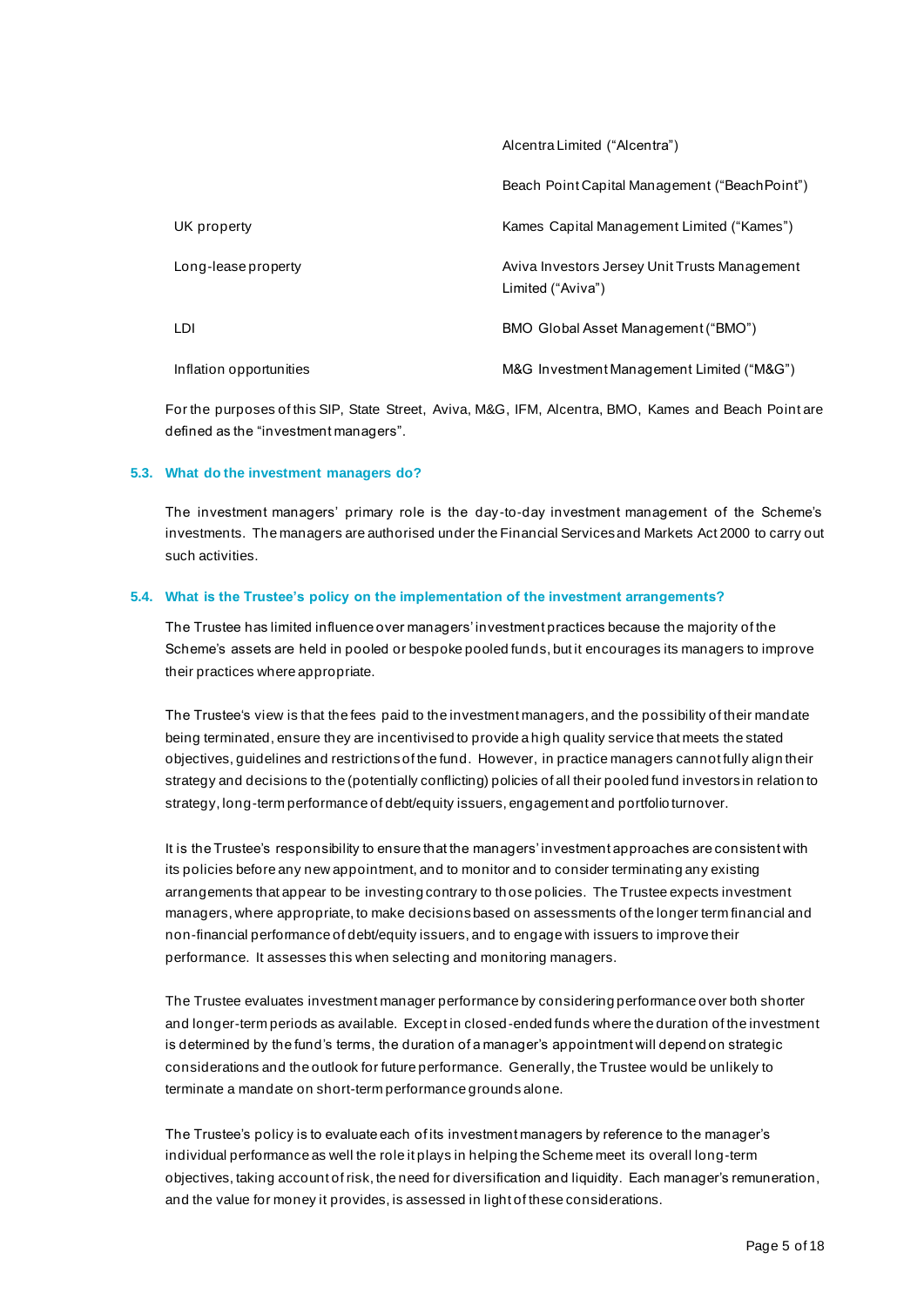The Trustee recognises that portfolio turnover and associated transaction costs are a necessary part of investment management and that the impact of portfolio turnover costs is reflected in performance figures provided by the investment managers. The Trustee expects its investment consultant to incorporate portfolio turnover and resulting transaction costs as appropriate in its advice on the Scheme's investment mandates.

### **6. Other matters**

#### **6.1. What is the Trustee's policy on the realisation of investments?**

The investment managers have discretion over the timing of realisation of investments of the Scheme and in considerations relating to the liquidity of investments. When appropriate, the Trustee, on the administrators' recommendation, decides on the amount of cash required for benefit payments and other outgoings and informs the investment managers of any liquidity requirements.

### **6.2. What is the Trustee's policy on financially material considerations and non-financial matters?**

The Trustee has considered how social, environmental and ethical factors should be taken into account in the selection, retention and realisation of investments.

The Trustee expects its investment managers to take account of financially material considerations (including climate change and other ESG considerations). The Trustee seeks to appoint managers that have appropriate skills and processes to do this, and from time to time reviews how its managers are taking account of these issues in practice.

The Trustee has limited influence over managers' investment practices where assets are held in pooled funds, but it encourages its managers to improve their practices where appropriate.

#### **6.3. What is the Trustee's policy on voting and engagement?**

The Trustee believes that good stewardship practices, including monitoring and engaging with investee companies, and exercising voting rights attaching to investments, protect and enhance the long-term value of investments. The Trustee has delegated to its investment managers the exercise of rights attaching to investments, including voting rights, and engagement with issuers of debt and equity and other relevant persons about relevant matters such as performance, strategy, capital structure, management of actual or potential conflicts of interest, risks and ESG considerations.

The Trustee does not monitor or engage directly with issuers or other holders of debt or equity. It expects the investment managers to exercise ownership rights and undertake monitoring and engagement in line with the managers' general policies on stewardship, as provided to the Trustee from time to time, considering the long-term financial interests of the beneficiaries.

The Trustee seeks to appoint managers that have strong stewardship policies and processes, reflecting where relevant the recommendations of the UK Stewardship Code issued by the Financial Reporting Council, and from time to time the Trustee reviews how these are implemented in practice.

# **6.4. What are the responsibilities of the various parties in connection with the Scheme's investments?**

Appendix C contains brief details of the respective responsibilities of the Trustee, the investment adviser and the investment managers. Appendix C also contains a description of the basis of remuneration of the investment adviser and the investment managers.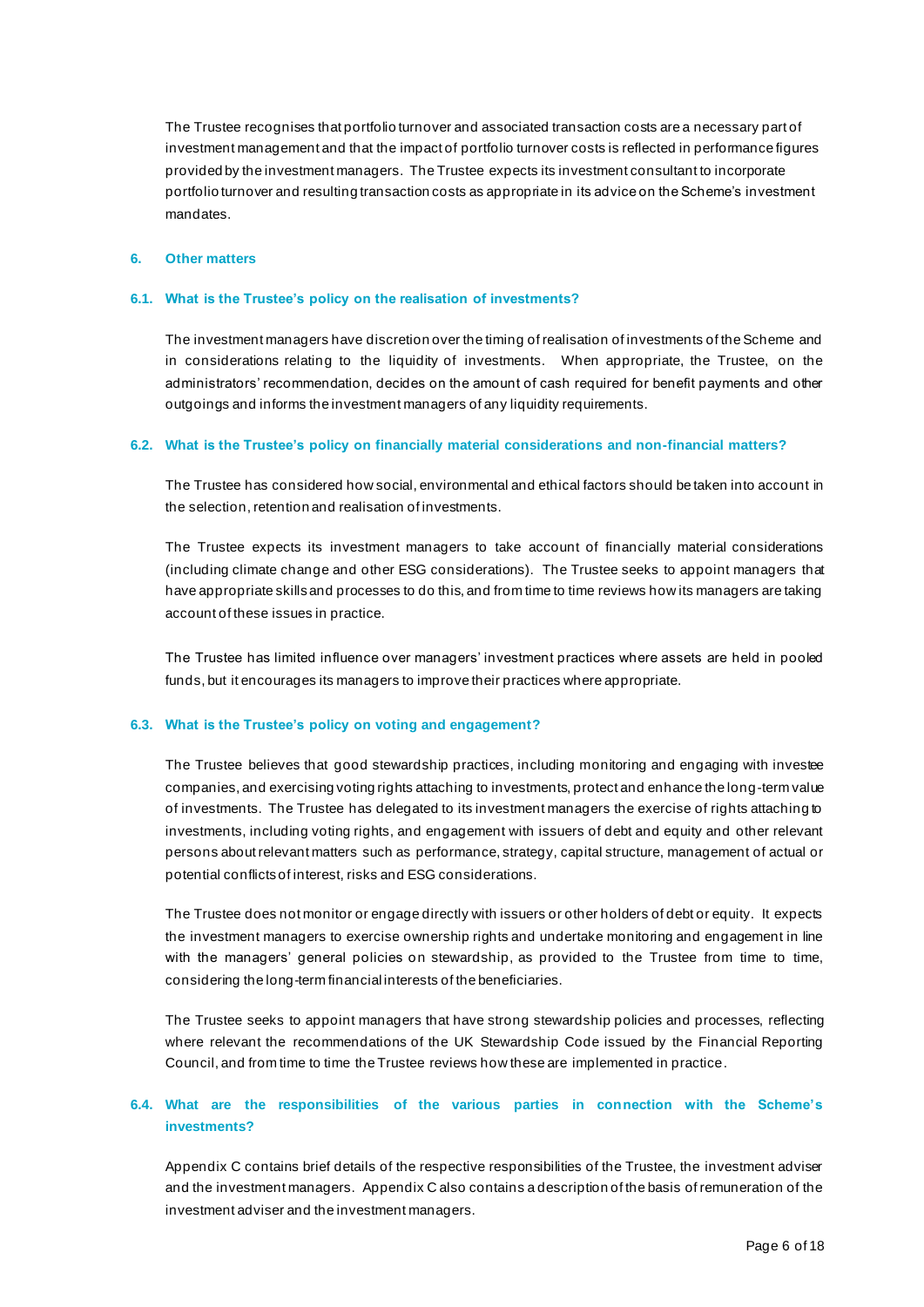## **6.5. Does the Trustee make any investment selection decisions of its own?**

Before making any investment selection decision (eg a new investment manager) of its own, it is the Trustee's policy to obtain written advice. The written advice considers the suitability of the investment, the need for diversification and the principles contained in this SIP. It is also the Trustee's policy to review its own investment selection decisions on a regular basis, based on written advice.

## **7. Review**

The Trustee will, from time to time, review the appropriateness of this SIP with the help of its advisers, and will amend the SIP as appropriate. These reviews will take place as soon as practicable after any significant change in investment policy, and at least once every three years.

This SIP replaces the previous SIP dated September 2019.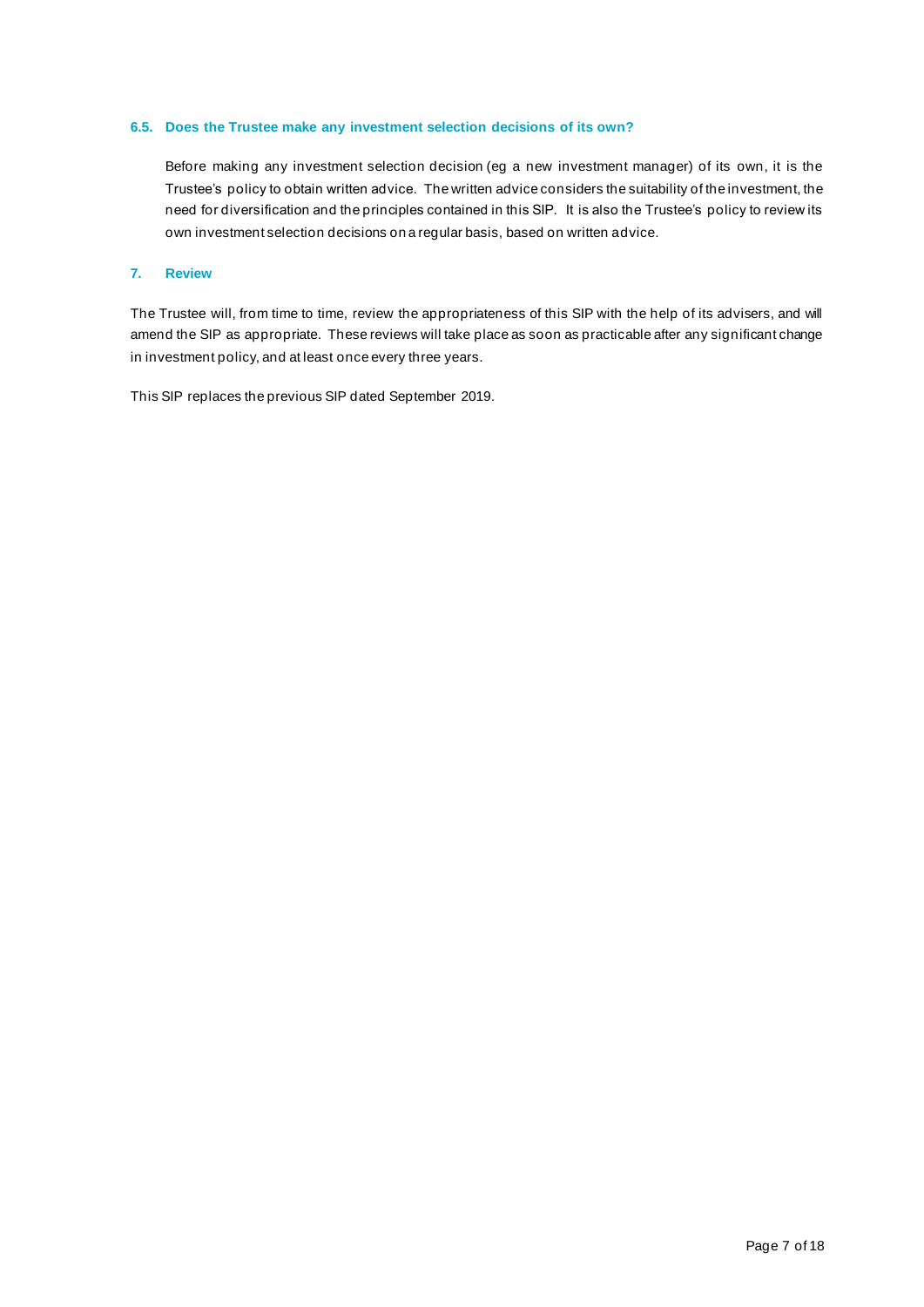#### **Appendix A**

### **The Trustee's policy towards risk, risk measurement and risk management**

Risk appetite is a measure of how much risk the Trustee is willing to bear within the Scheme in order to meet its investment objectives. Taking more risk is expected to mean that those objectives can be achieved more quickly, but it also means that there is a greater likelihood that the objectives are missed, in the absence of remedial action. Risk capacity is a measure of the extent to which the Trustee can tolerate deviation from its long-term objectives before attainment of those objectives is seriously impaired. The Trustee aims is to strike the right balance between risk appetite and risk capacity.

When assessing the risk appetite and risk capacity, the Trustee considered a range of qualitative and quantitative factors, including:

- the strength of the employer covenant and how this may change in the near/medium future;
- the agreed journey plan and employer contributions;
- the Scheme's long-term funding target;
- the Scheme's liability profile, its interest rate and inflation sensitivities, and the extent to which these are hedged;
- the Scheme's cash flow and target return requirements; and
- the level of expected return and expected level of risk, now and as the strategy evolves.

The Trustee considers that there are several different types of investment risk that are important to manage and monitor. These include, but are not limited to:

## **A.1. Strategic risk**

This is the risk that the performance of the Scheme's assets and liabilities diverge in certain financial and economic conditions. This risk has been taken into account in the Trustee's investment strategy review, and will be monitored by the Trustee on a regular basis. The Trustee has taken advice from the Scheme Actuary and the investment adviser to ensure that the investment strategy is suitable for the Scheme.

The Trustee will review the Scheme's investment strategy at least every three years in light of the various risks faced by the Scheme.

### **A.2. Inadequate long-term returns**

A key objective of the Trustee is that, over the long -term, the Scheme should have adequate resources to meet its liabilities as they fall due. The Trustee therefore invests the assets of the Scheme to produce an adequate long-term return in excess of price and wage inflation.

### **A.3. Investment manager risk**

This is the risk that the investment managers fail to meet their respective investment objectives. Prior to appointing each investment manager, the Trustee undertook an investment manager selection exercise.

The Trustee will receive quarterly reports from the investment managers and meet with their representatives on a regular basis to review investment performance. The Trustee may also request ann ual independent reports of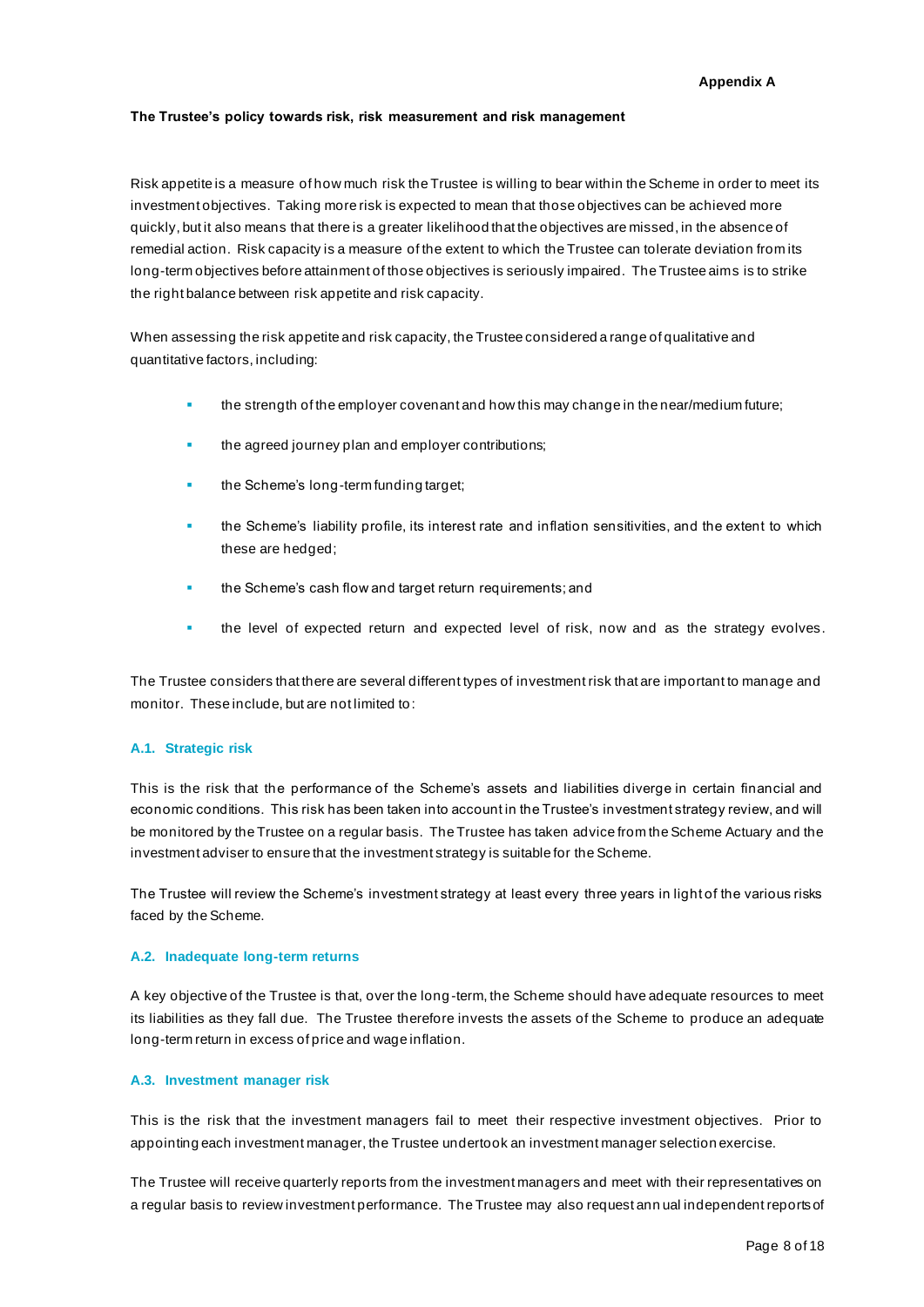the investment performance figures. Through this process of regular reporting and annual review, the Trustee aims to ensure that the investment managers are performing competently.

### **A.4. Risk from lack of diversification**

This is the risk that failure of a particular investment, or the general poor performance of a given investment type, could materially adversely affect the Trustee's ability to meet its investment objectives.

The Trustee believes that the need for the Scheme's assets to be adequately diversified between different asset classes and within each asset class has been met by the strategy outlined in Section 4 and by the guidelines agreed with the investment managers.

#### **A.5. Counterparty risk**

This is the risk that one party to a contract (such as a derivative instrument) causes a financial loss to the other party by failing to discharge a contractual obligation. This risk applies in particular for those contracts that are traded directly between parties, rather than traded on a central exchange.

In particular BMO makes use within its LDI fund of derivative and gilt repos contracts and this fund is used by the Trustee to match efficiently a portion of the Scheme's liabilities. Counterparty risk is managed within the fund through careful initial selection and ongoing monitoring of trading counterparties, counterparty diversification and a robust process of daily collateralisation of each contract, to ensure that counterparty risk is limited, as far as possible, to one day's market movements.

#### **A.6. Illiquidity/marketability risk**

This is the risk that the Scheme is unable to realise assets to meet benefit cash flows as they fall due, or that the Scheme will become a forced seller of assets in order to meet benefit payments. The Trustee is aware of the Scheme's cash flow requirements and believes that this risk is managed appropriately via the measures described in Section 6.1.

## **A.7. Collateral adequacy risk**

The Scheme is invested in leveraged Liability Driven Investment ("LDI") arrangements to provide protection ("hedging") against adverse changes in interest rates and inflation expectations. The LDI manager may from time to time call for additional cash to be paid to the LDI portfolio in order to support a given level of leverage. Collateral adequacy risk is the risk that the Trustee when requested to do so will not be able to post additional cash to the LDI fund within the required timeframe. A potential consequence of this risk is that the Scheme's interest rate and inflation hedging could be reduced and that the Scheme's funding level could suffer subsequently as a result. In order to manage this risk, the Trustee has in place a collateral waterfall consisting of corporate bonds with BMO whereby it will automatically use these funds for collateral where necessary.

#### **A.7. Credit risk**

This is the risk that a borrower will cause a financial loss for the other party by failing to meet required payments for a contractual obligation.

The Scheme is subject to credit risk because it invests in bonds via pooled funds. The Trustee manages its exposure to credit risk by having a diversified exposure to different credit issuers . The Scheme is also subject to credit risk through its bespoke pooled mandate with BMO. The Trustee manages this through instructing BMO to only invest in bonds classified as "investment grade".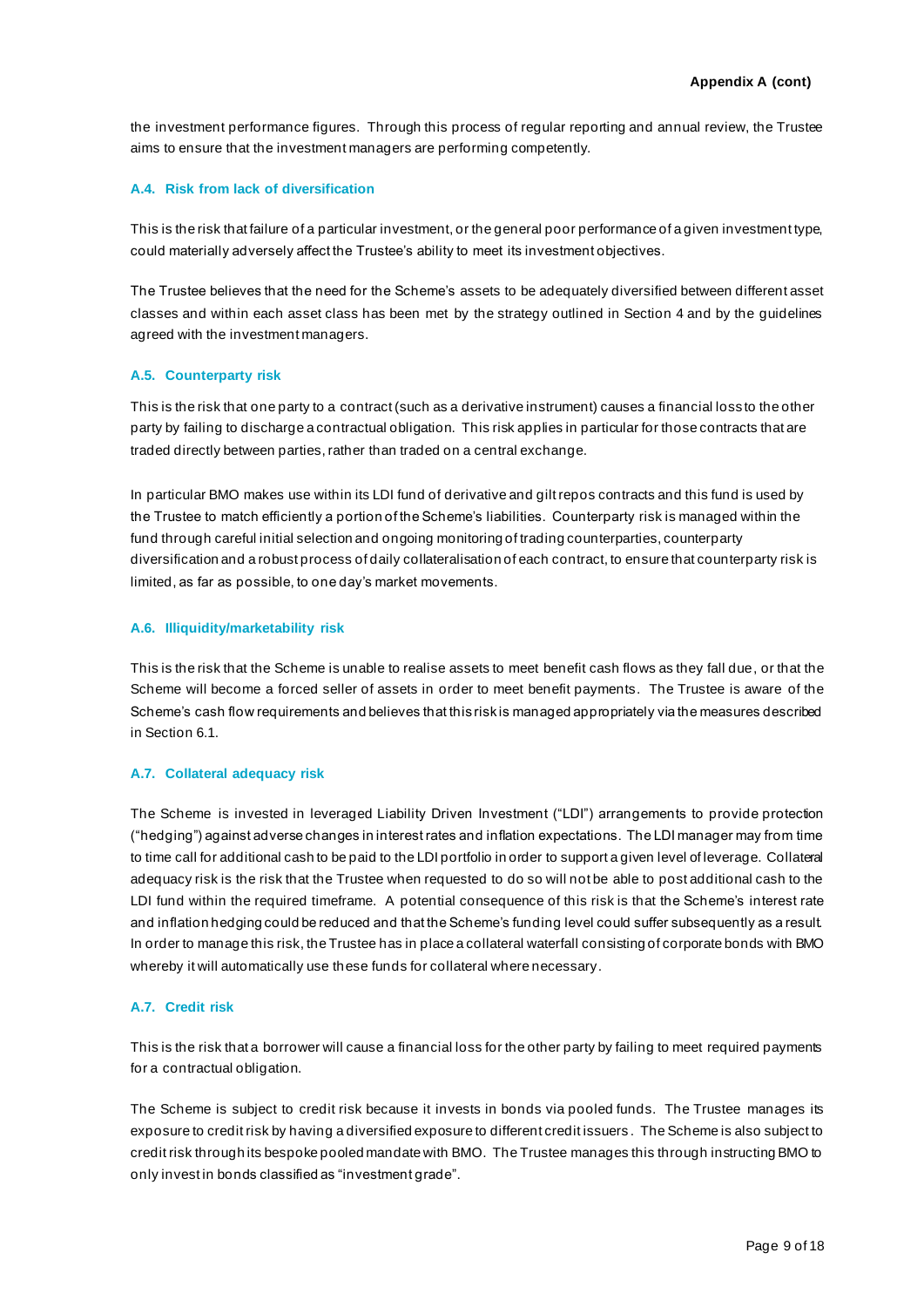## **A.8. Equity risk**

Equity represents (part) ownership of a company. Equity risk is the risk that the value of this holding falls in value.

The Trustee believes that equity risk is a rewarded investment risk, over the long term.

The Trustee considers exposure to equity risk in the context of the Scheme's overall investment strategy and believes that the level of exposure to this risk is appropriate.

## **A.8. Currency risk**

Whilst the majority of the currency exposure of the Scheme's assets is to Sterling, the Scheme is subject to currency risk because some of the Scheme's investments are held in overseas markets. The Trustee considers the overseas currency exposure in the context of the overall investment strategy and believes that the currency exposure that exists diversifies the strategy and is appropriate. Furthermore, the Trustee manages the amount of currency risk by investing in pooled funds that hedge currency exposure or implement separate currency hedging arrangements.

### **A.9. Interest rate and inflation risk**

The Scheme's assets are subject to interest rate and inflation risk because some of the Scheme's assets are held in index linked gilts via pooled funds. However, the interest rate and inflation exposure of the Scheme's assets hedges part of the corresponding risks associated with the Scheme's liabilities.

The Trustee considers interest rate, inflation and overseas currency risks to be generally unrewarded investment risks.

As a result, the Trustee aims to hedge around x% of the Scheme's exposure to interest rate risk and x% of the Scheme's exposure to inflation risk through a bespoke pooled LDI mandate with BMO.

The net effect will be to reduce the volatility of the funding level, and so the Trustee believes that it is appropriate to have exposures to these risks in this manner.

### **A.10. Environmental, social and governance (ESG) risks**

ESG factors are sources of risk to the Scheme's investments which could be financially material, over both the short and longer term. These potentially include risks relating to factors such as climate change, unsustainable business practices, and unsound corporate governance. The Trustee seeks to appoint investment managers who will manage these risks appropriately on their behalf and from time to time reviews how these risks are being managed in practice.

# **A.11. Other risks**

The Trustee recognises that there are other, non-investment, risks faced by the Scheme. Examples includ e:

- mortality risk (the risk that members live, on average, longer than expected); and
- sponsor risk (the risk that, for whatever reason, the sponsoring employer is unable to support the Scheme as anticipated). The Trustee has taken into account the strength of the employer's covenant in setting the Scheme's investment strategy.

The Trustee also has in place processes to consider and monitor these non-investment risks on a regular basis.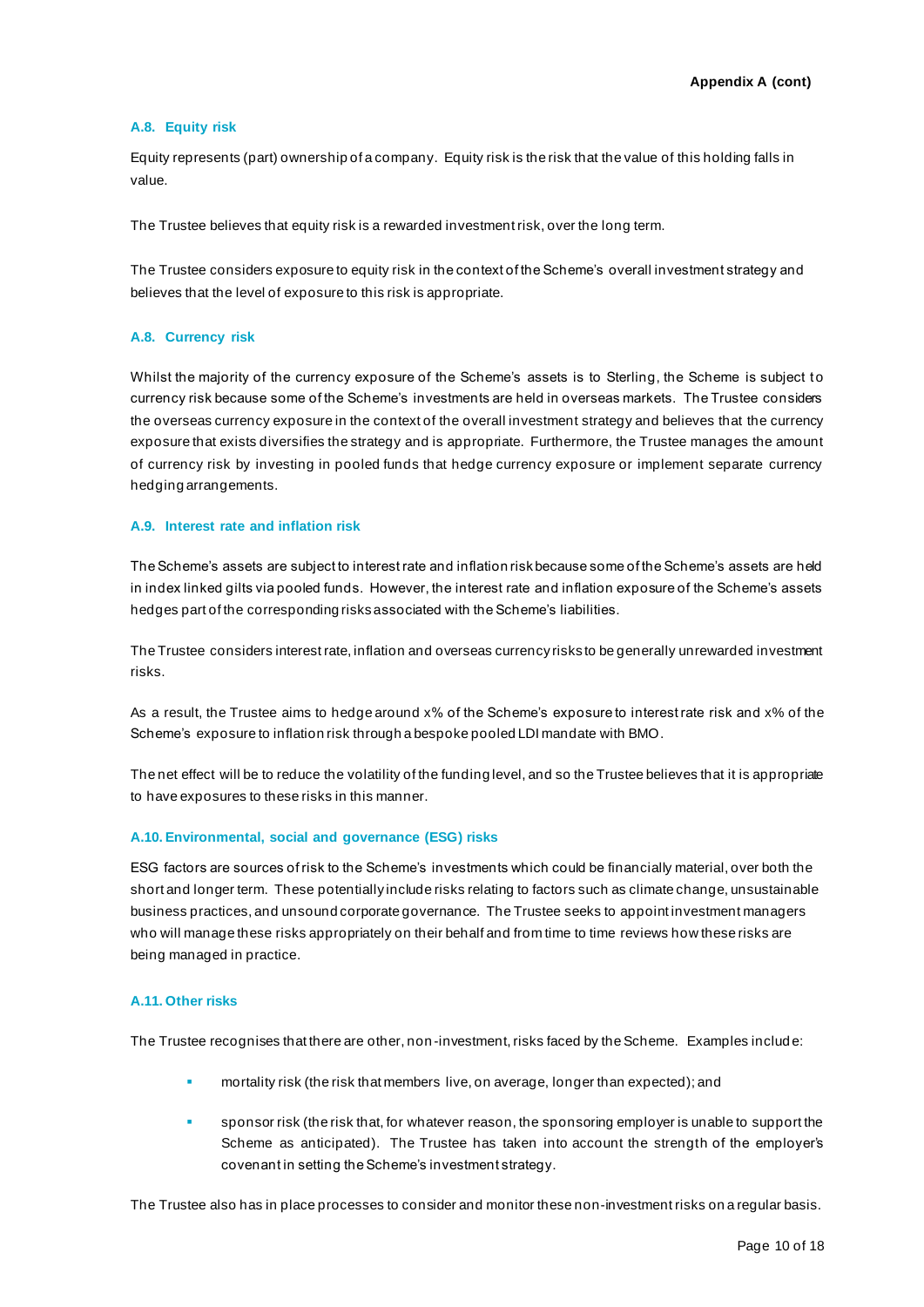Together, the investment and non-investment risks give rise generally to funding risk. This is the risk that the Scheme's funding position falls below what is considered an appropriate level. By understanding and considering each of the risks that contribute to funding risk, the Trustee believes that it has addressed and is positioned to manage this general risk.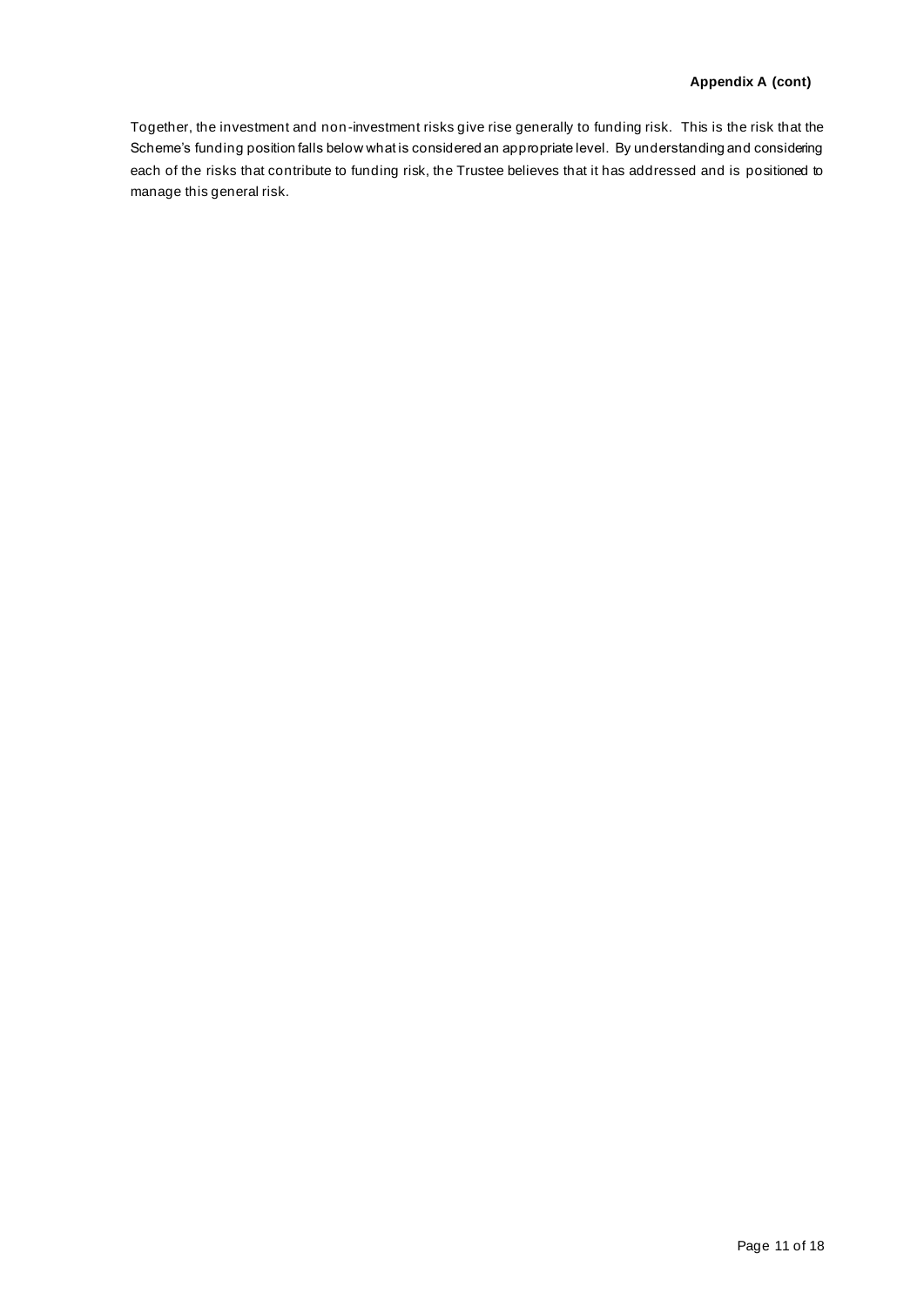#### **Investment management arrangements**

# **B.1. State Street Global Advisors**

The Trustee has selected State Street as the investment manager for the Scheme's equity assets. State Street's benchmark allocation is as follows:

| <b>Asset class</b>                         | <b>Strategic allocation</b><br>$\frac{9}{6}$ | <b>Benchmark index</b>           |
|--------------------------------------------|----------------------------------------------|----------------------------------|
| UK equities                                | 50.0                                         | FTSE All Share                   |
| Overseas equities<br>(50% currency hedged) | 41.6                                         | FTSE World ex UK (Hedged<br>50%) |
| Emerging market equities                   | 8.4                                          | FTSF All-World All               |
| Total                                      | 100.0                                        | Emerging Markets Index           |

The Scheme still has a small allocation to index-linked gilts managed by State Street, which will be used to fund the two opportunistic credit mandates over time.

Unless instructed by the Trustee, State Street will not rebalance the Scheme's assets to the strategic allocation. State Street's objective is to:

- use net cash flows into the Scheme to move the actual allocation towards the target strategic benchmark allocation over time; and
- achieve benchmark index returns within the relevant asset classes.

State Street's fees are variable depending on the proportion of funds held. At the time of preparation of this SIP, State Street's fee for the equity and index-linked gilt mandates averaged 0.05%. This fee is a weighted average of: UK equities (0.04%), index-linked gilts (0.04%), international equities (0.05%) and emerging market equities (0.15%).

## **B.2. Aviva Investors Jersey Unit Trusts Management Limited**

The Trustee has selected Aviva as the investment manager for the Scheme's long-lease property assets. Aviva's benchmark allocation is as follows:

| <b>Asset class</b>  | <b>Strategic allocation</b><br>$\frac{0}{0}$ | <b>Benchmark index</b>                                                                                           |
|---------------------|----------------------------------------------|------------------------------------------------------------------------------------------------------------------|
| Long-lease property | 100                                          | Equally weighted combination of FTSE 5-15<br>Years Gilt Index and FTSE 15+Years Gilt Index<br>(weighted average) |
| Total               | 100                                          |                                                                                                                  |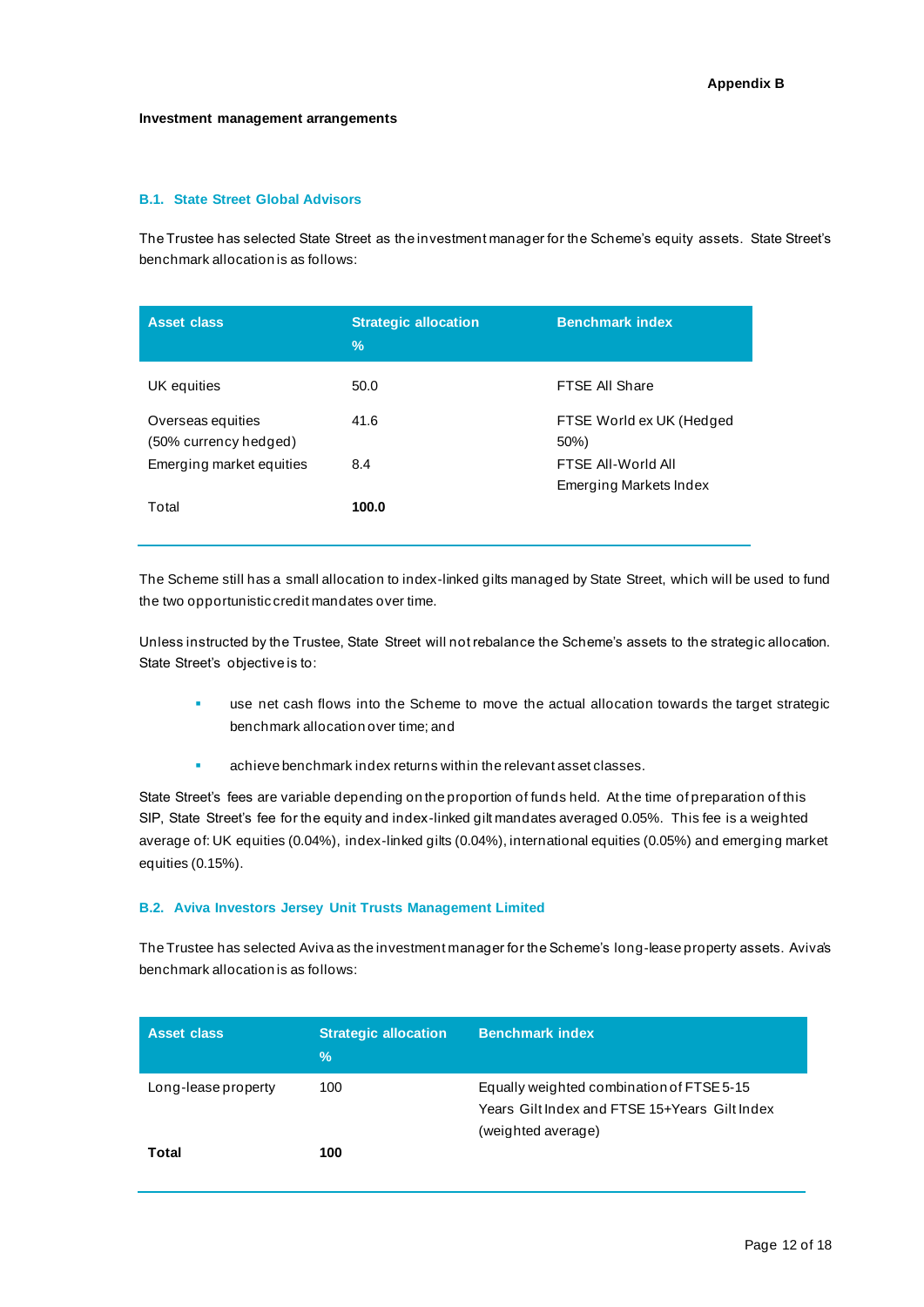Aviva's objective is to outperform its benchmark by 1.5% pa after fees.

Aviva's fees are 0.40% pa of the amount invested.

## **B.3. M&G Investment Management Limited**

The Trustee has selected M&G as the investment manager for the Scheme's illiquid credit and inflation opportunities assets, via pooled funds. Each holding is a fixed initial allocation, with income reinvested and no guaranteed liquidity. M&G does not rebalance between the illiquid credit and inflation opportunities funds.

M&G's objective for the illiquid credit assets is to achieve 3-month LIBOR + 5% pa net of fees. For the inflation opportunities assets its performance target is to achieve UK RPI + 2.5% pa over five year rolling periods.

M&G's fees for the illiquid credit mandate are variable depending on the underlying assets. At the time of preparation of this SIP, M&G's fees for the illiquid credit mandate averaged 0.59% pa.

M&G's fees for inflation opportunities mandate are variable depending on the underlying assets. At the time of preparation of this SIP, M&G's fees for the inflation opportunities mandate averaged 0.31% pa.

#### **B.4. IFM Infrastructure (UK) General Partner LLP**

The Trustee has selected IFM as the investment manager for the Scheme's infrastructure allocation, via a pooled fund. The holding is a fixed initial allocation, with income reinvested and no guaranteed liquidity.

IFM's objective for the infrastructure assets is to achieve a return of 10% per annum (in local currency terms, after fees) over the long-term, by investing in assets with: strong market positions, predictable regulatory environments, high barriers to entry, limited demand elasticity and long lives. IFM expects that returns will range between 8% and 12% pa depending on the stage of the market cycle.

The base management fee will be 0.77% pa on the Scheme's invested capital. IFM also charges a performancerelated fee of 10% of the fund return when a hurdle rate of 8% pa (after management fees) of the Scheme's initial investment has been met – the performance fee will apply to all returns and not just returns in excess of 8% pa. IFM's catch up above the 8% hurdle is 33.3% until they have received their 10% performance fee. This is subject to a high water mark, which means that a performance fee will not be paid on a return which only offsets a previous loss. Furthermore, 50% of the performance fee is held back each year to offset any potential underperformance in the subsequent year.

### **B.5. Alcentra Limited**

The Trustee has selected Alcentra to manage an opportunistic credit mandate, via a closed ended pooled fund. The fund is expected to have a six year life from its final close (which is expected to be not later than September 2020), although this may be extended for up to two years with the consent of investors.

The fund targets an annualised internal rate of return ("IRR") of 15%, after the deduction of all fees and expenses and a net money multiple of 1.7x, with current yield of 4-6% per annum.

The base management fee is 1.0% pa on the Scheme's invested capital, after a discount for investing at the first close of the fund. A performance fee payable to Alcentra is calculated as 20% of any profit (net of all expenses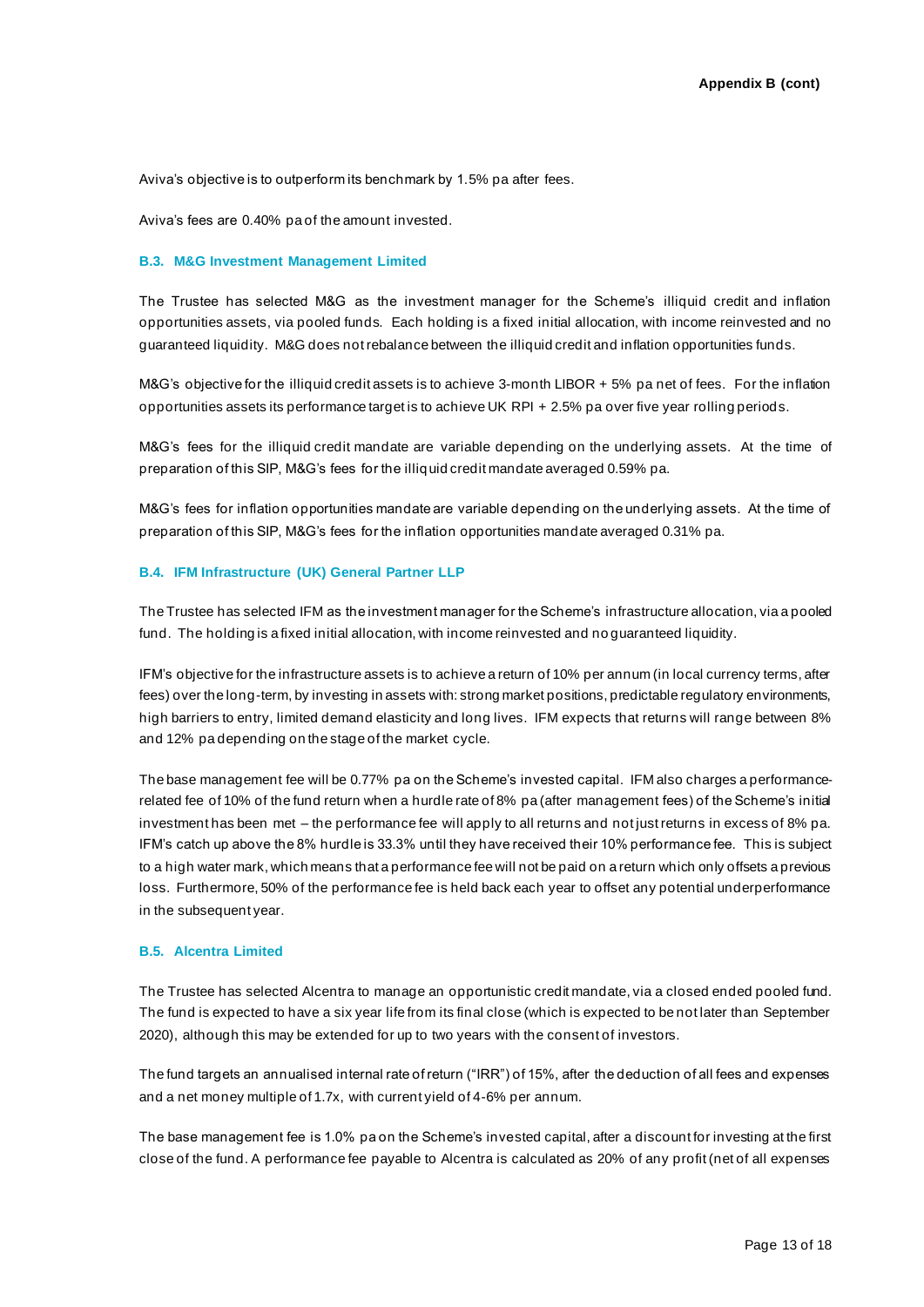and the management charge), after investors have received a net IRR hurdle rate (or p referred return) of 8% pa. This performance fee operates as distributions are made as follows:

- investors receive 100% of any returns while the Fund's net IRR is less than 8% pa; then
- Alcentra receives 100% of any net returns greater than 8% until full catch up to a level of 20% is reached (ie Alcentra has received 20% of all net returns to that point which occurs at a net IRR of 10% pa); then
- Alcentra receives 20% of any returns thereafter, with the balance of 80% being paid to investors.

## **B.6. Beach Point Capital Management**

The Trustee has selected Beach Point to manage an opportunistic credit mandate, via a closed ended pooled fund. The fund is expected to have a six year life from its final close (which is expected to be not later than August 2020), although this may be extended for up to two years with the consent of investors.

The fund targets approximately an annualised internal rate of return ("IRR") of at least 10%, after the deduction of all fees and expenses and a net money multiple of 1.5x, with current yield of 8-10% per annum.

The base management fee is 1.0% pa on the Scheme's invested capital. A performance fee payable to Beach Point is calculated as 20% of any profit (net of all expenses and the management charge), after investors have received a net IRR hurdle rate (or preferred return) of 8% pa. This performance fee operates as distributions are made as follows:

- investors receive 100% of any returns while the Fund's net IRR is less than 8% pa; then
- Beach Point receives 100% of any net returns greater than 8% until full catch up to a level of 20% is reached (ie Beach Point has received 20% of all net returns to that point which occurs at a net IRR of 10% pa); then
- Beach Point receives 20% of any returns thereafter, with the balance of 80% being paid to investors.

### **B.7. Kames Capital Management Limited**

The Trustee has selected Kames as the investment manager for the Scheme's UK property allocation, via a pooled fund.

The objective of the Fund is to track the AREF/IPD All Balanced Property Funds Index return after all fees.

The annual management fee for the Fund is 0.15% pa.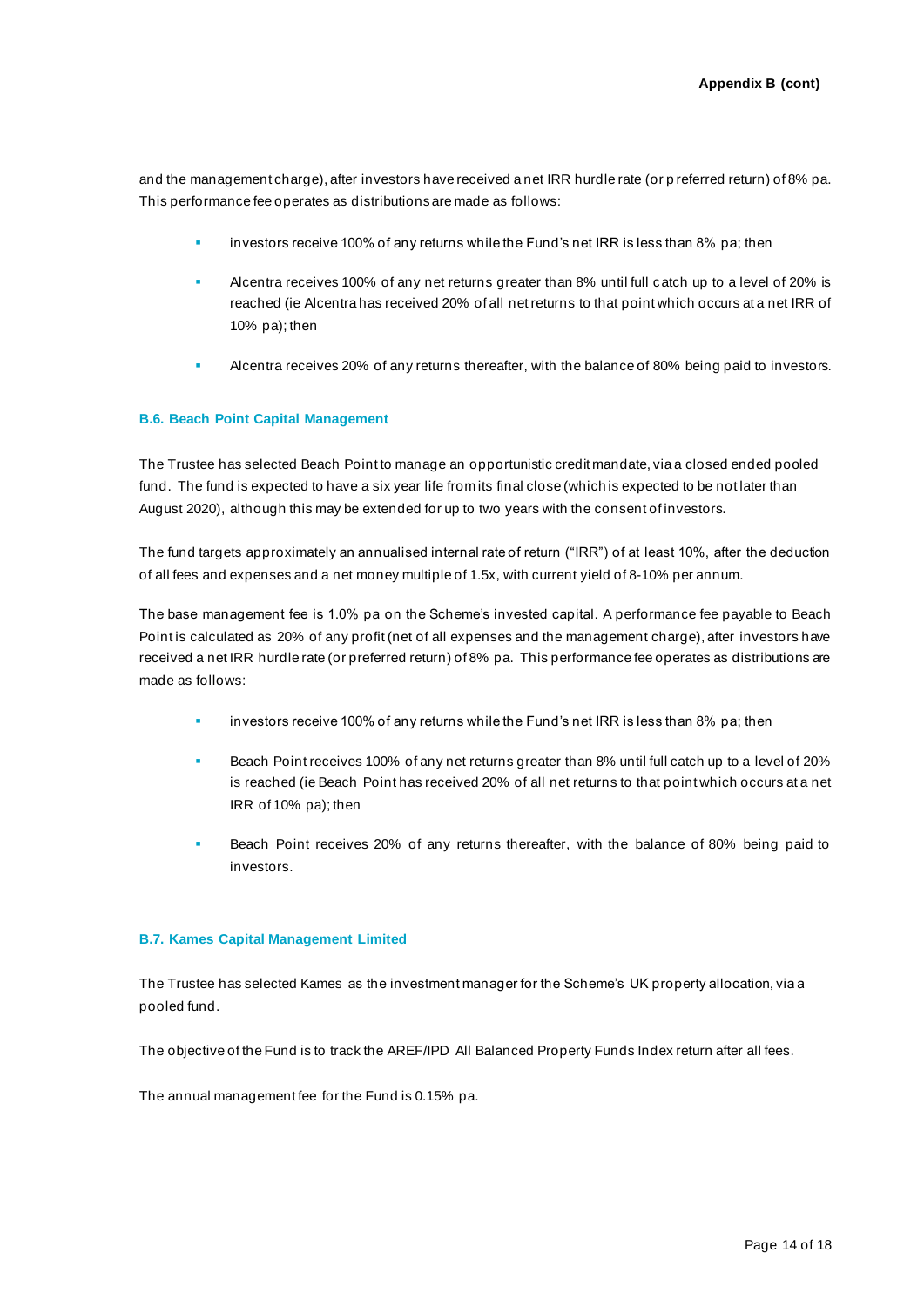# **B.8. BMO Global Asset Management**

The Trustee has selected BMO to manage an LDI mandate, via a bespoke pooled fund. The fund is made up of a Liability Hedging Sub-Portfolio and a Credit Sub-Portfolio.

The primary objective of the Fund, and of the liability hedging sub-portfolio, is to hedge a portion of the Scheme's liabilities against a change in interest rates and inflation expectations. The secondary objective, and of the Credit Sub-Portfolio, is to deliver a total return commensurate with investment in low duration nongovernment bonds and other similar assets.

The Fund's total fee comprises:

- a 0.03% pa LDI management fee (paid on exposure),
- a 0.08% pa collateral management fee (paid on assets held in collateral funds, ie the Credit Sub-Portfolio): and
- **E** an estimated 0.045% pa of additional expenses paid on assets (eg for administration and custody across both LDI and collateral funds).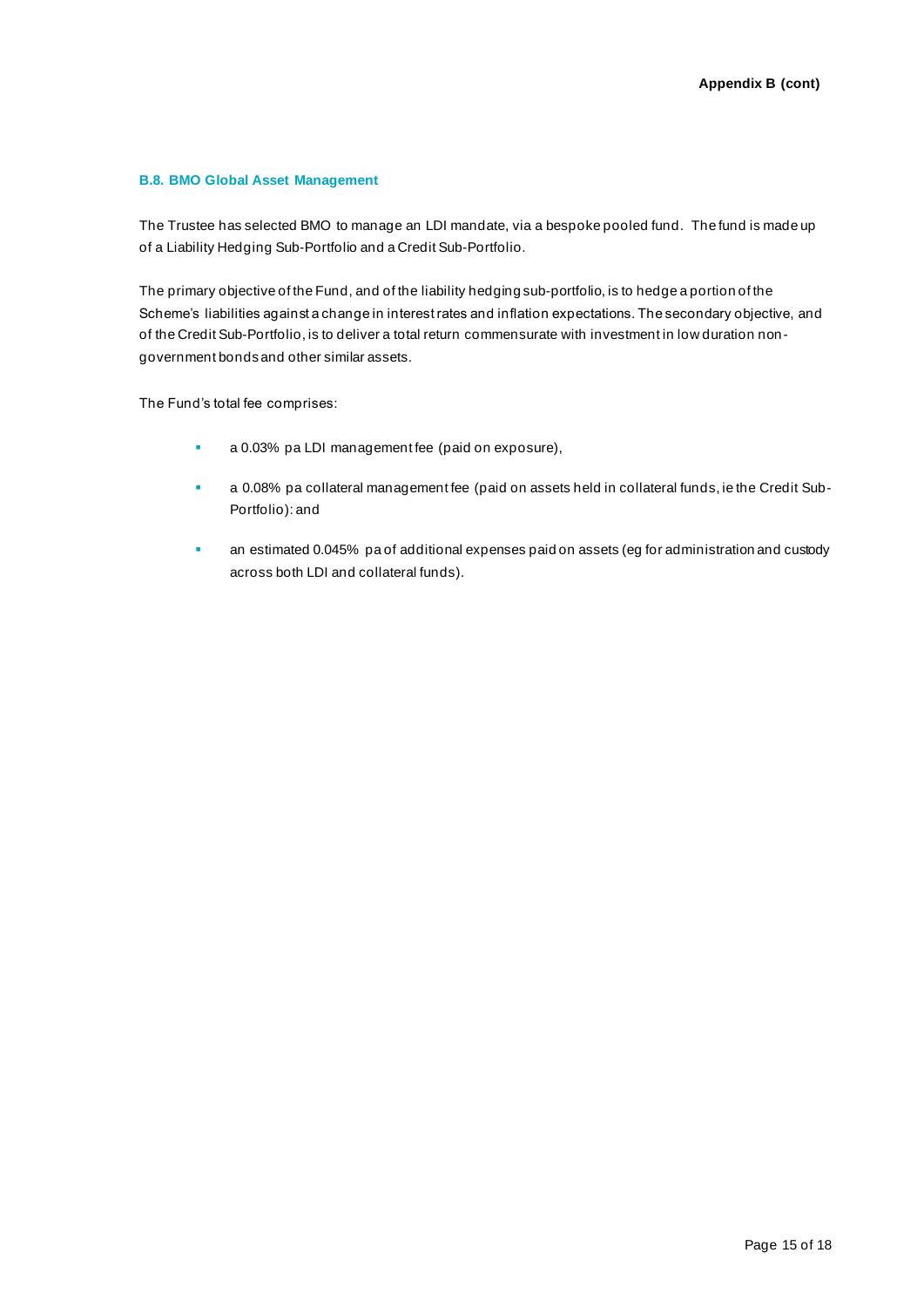### **C.1. Responsibilities and investment decision-making structure**

The Trustee has decided on the following division of responsibilities and decision-making for the Scheme. This division is based upon the Trustee's understanding of the various legal requirements placed upon it, and its view that this division allows for efficient operation of the Scheme overall, with access to an appropriate level of expert advice and service.

## **C.1.1. Trustee**

In broad terms, the Trustee is responsible in respect of investment matters for:

- reviewing the investment policy following the results of each valuation, and / or after any review of investment strategy (eg any asset liability modelling exercise);
- the policy for rebalancing between asset classes;
- appointing, monitoring, reviewing and dismissing the investment managers, custodians, the Scheme Actuary and investment consultants;
- monitoring the exercise of the investment powers that they have delegated to the investment managers and monitoring compliance with Section 36 of the Act;
- formulating a policy in relation to financially material considerations, such as those relating to ESG considerations (including but not limited to climate change);
- formulating a policy on taking account of non-financial matters in the selection, retention and realisation of investments;
- formulating a policy on voting rights;
- reviewing the content of this SIP from time to time and modifying it if deemed appropriate; and
- **EXECONSUM** consulting with the principal employer when reviewing the SIP.

#### **C.1.2. Investment managers**

In broad terms, the investment managers will be responsible for:

- managing their respective portfolios within the guidelines agreed with the Trustee;
- taking account of financially material considerations (including climate change and other ESG considerations) as appropriate when managing the portfolios of assets;
- exercising rights (including voting rights) attaching to investments and undertaking engagement activities in respect of investments;
- providing the Trustee with quarterly information concerning the management and performance of their respective portfolios;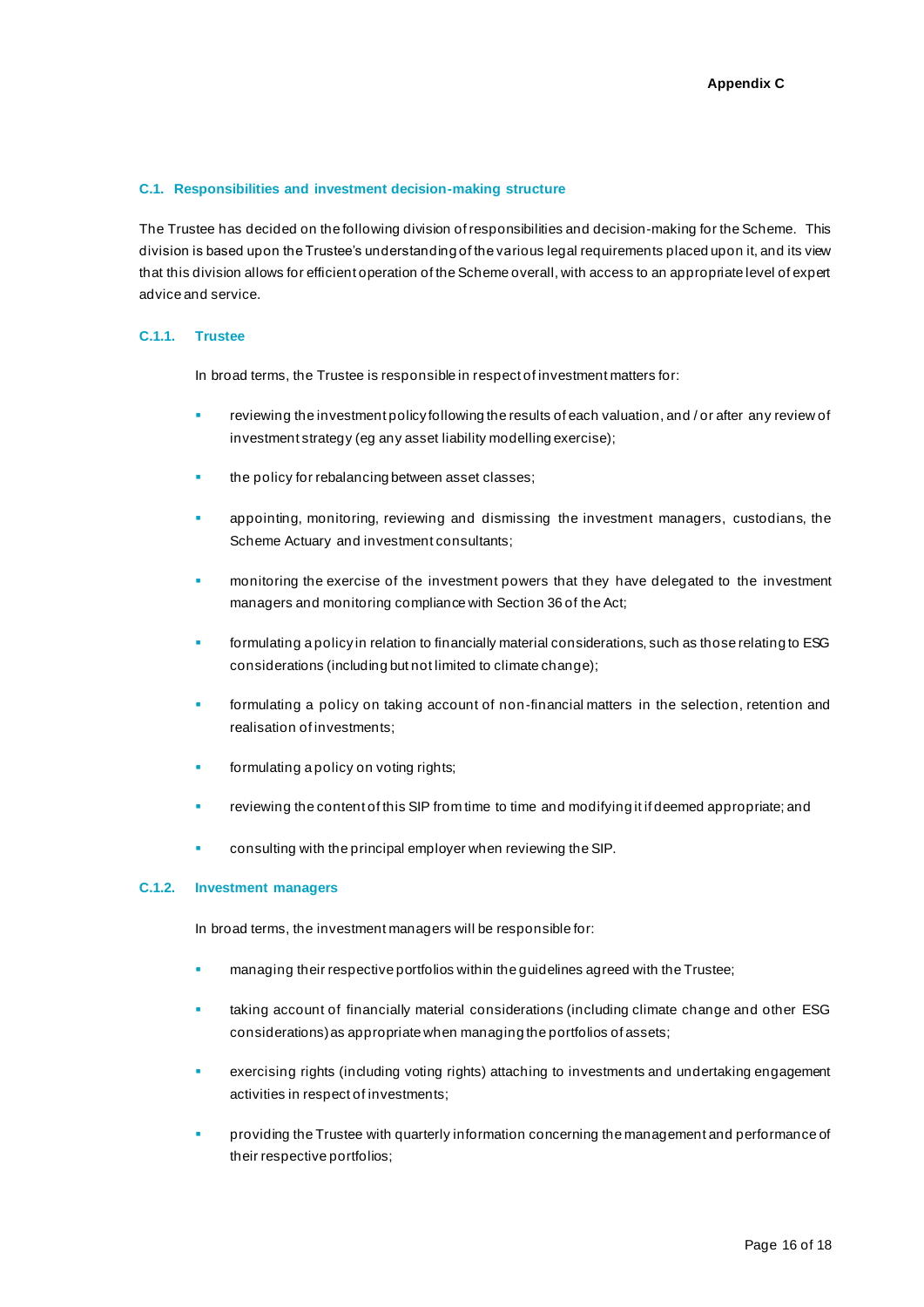- meeting with the Trustee on an annual (or more frequent) basis to review their investment performance and processes; and
- having regard to the provisions of Section 36 of the Act insofar as it is necessary to do so.

## **C.1.3. Actuary and investment consultant**

In broad terms, the Scheme Actuary and investment consultant will be responsible, in respect of investment matters, as requested by the Trustee, for:

- advising on how material changes within the Scheme's benefits, membership, and funding position may affect the manner in which the assets should be invested and the asset allocation policy;
- advising on the selection, and review, of the investment managers and custodians, incorporating its assessment of the nature and effectiveness of the managers' approaches to financially material considerations (including climate change and other ESG considerations);
- advising how any changes in the investment environment could affect the interests of the Scheme;
- undertaking project work as requested, including reviews of asset allocation policy, research reviews of investment managers, and advising on the selection of new managers; and
- participating with the Trustee in reviews of this SIP.

### **C.2. Mandates given to advisers and investment managers**

The Trustee has in place signed agreements with the Scheme's advisers and investment managers. These provide details of the specific arrangements agreed by the Trustee with each party. Copies of these mandates are available for inspection upon request from the Pensions Manager.

# **C.3. Fee structures**

The Trustee recognises that the provision of investment management, dealing and advisory services to the Scheme results in a range of charges to be met, directly or indirectly, by deduction from the Scheme's assets.

The Trustee has agreed Terms of Business with the Scheme's inves tment advisers, under which charges are calculated on a "time-cost" basis.

The investment managers each receive fees calculated by reference to the market value of assets under management. The fee rates are believed to be consistent with the managers' gen eral terms for institutional clients and are considered by the Trustee to be reasonable when compared with those of other similar providers. See section 5 of the SIP.

The fee structure used in each case has been selected with regard to existing custom and practice, and the Trustee's view as to the most appropriate arrangements for the Scheme. However, the Trustee will consider revising any given structure if and when it is considered appropriate to do so.